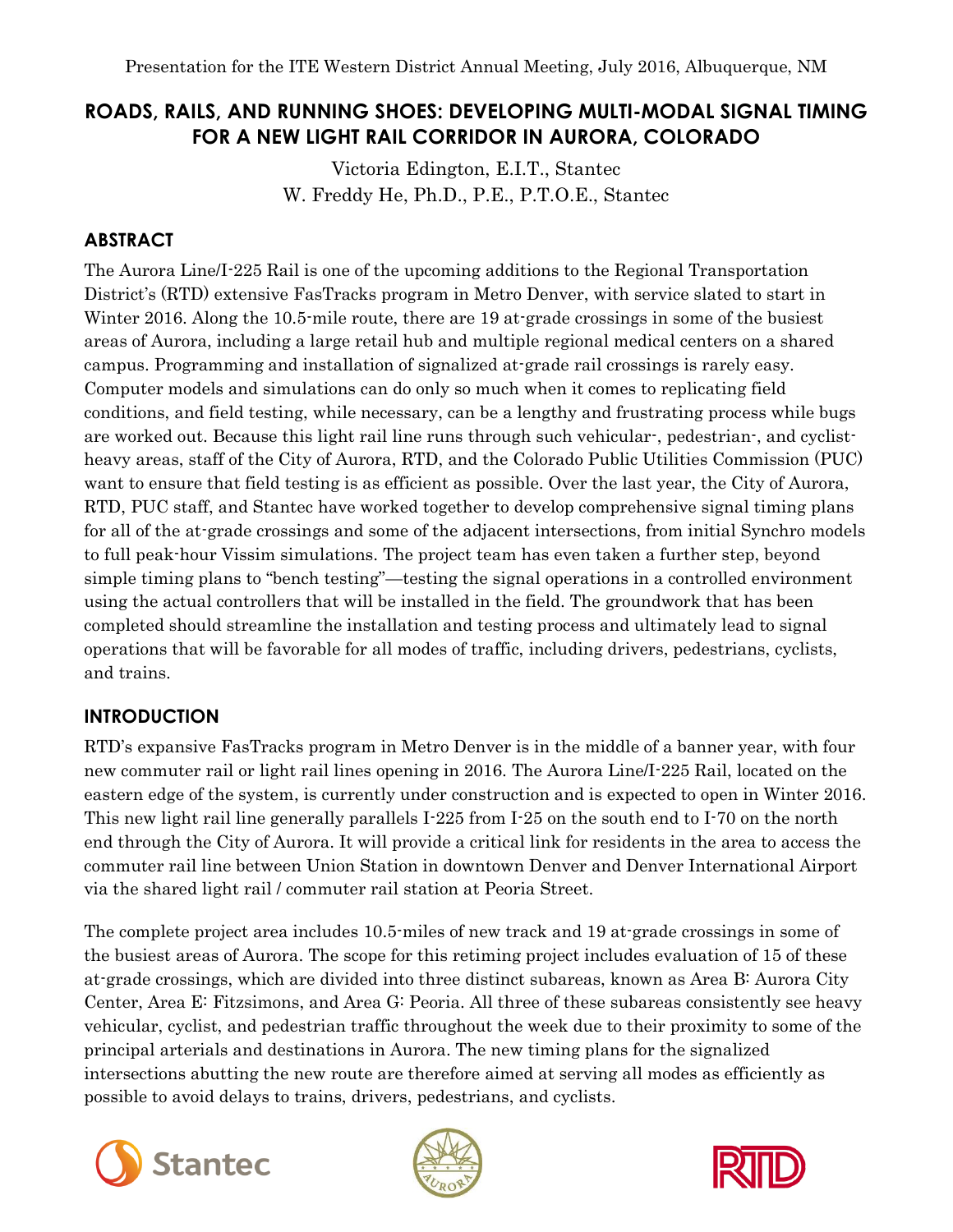Within each subarea, certain additional signals not immediately adjacent to the tracks were also chosen to be included in the retiming process based on their distance from the light rail and the City of Aurora's established coordination corridors. Area B, which encompasses the Town Center at Aurora and Aurora City Place shopping centers, is comprised of ten at-grade crossings and six additional signals along Alameda Avenue. Area E borders the Anschutz Medical Campus/Fitzsimons Redevelopment Area and includes two at-grade crossings as well as three other signals, including the I-225 interchange at 17th Place. Area G includes three at-grade crossings and three additional signals, all on Peoria Street at the north end of the project area.





*In this map, at-grade crossings (whether at signalized or unsignalized intersections) are marked with crossbucks. Additional signals that were included in the retiming scope for coordination purposes are marked with signal heads.*





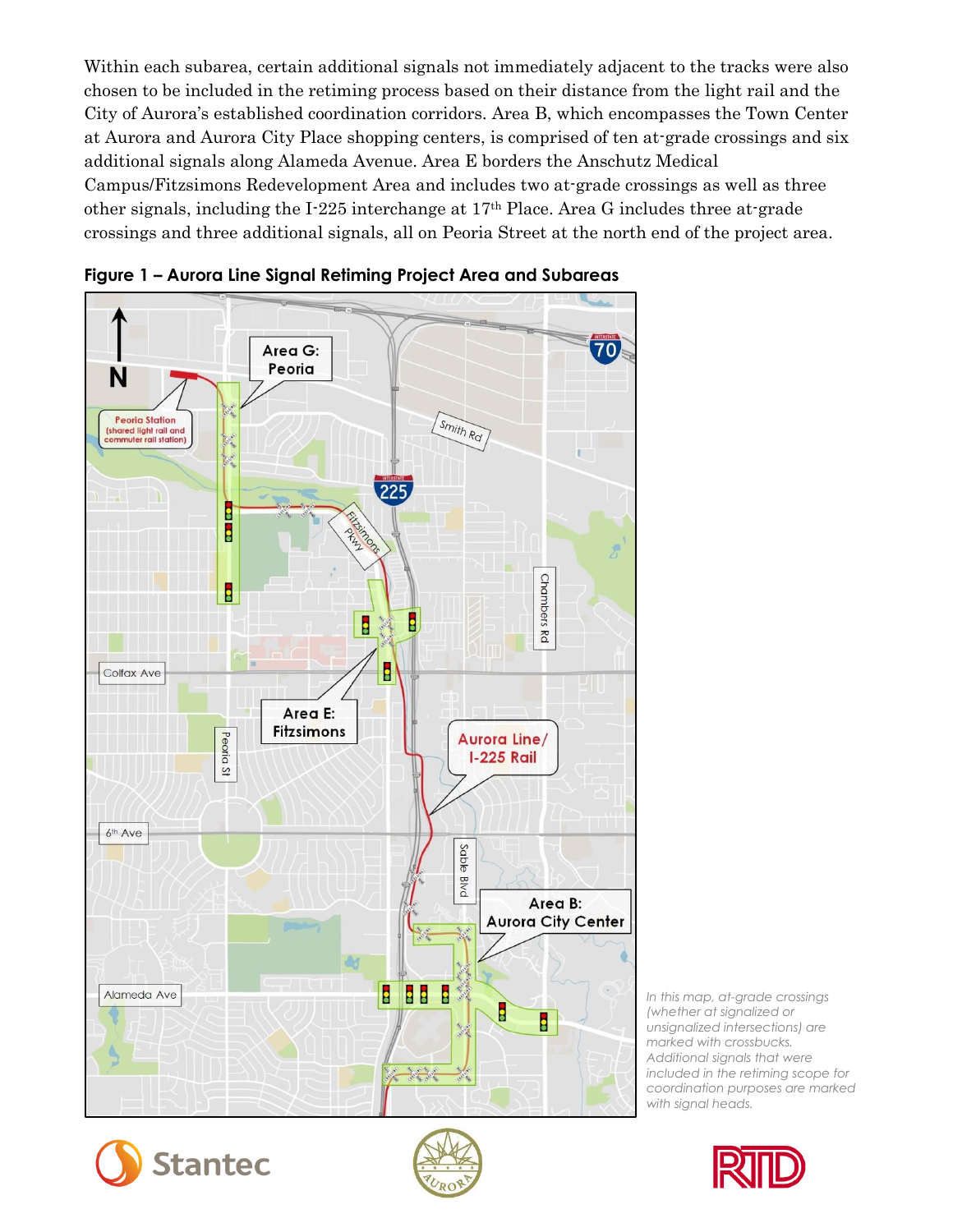The City of Aurora currently maintains timing plans for five different times of day. These include the standard AM Peak and PM Peak periods, as well as Weekday Off-Peak, including the middle of the day and the late evening; Weekend, all day on Saturdays and Sundays; and Overnight, seven days a week. Almost all signals in Aurora are free-running during the Overnight plan. Because trains on the Aurora Line are expected to operate from early morning until after midnight every day, all five of the signal timing plans for each intersection, not just those for the peak hours, need to be designed to work in conjunction with the light rail operations.

# **INITIAL MODEL DEVELOPMENT: PEAK HOURS**

The first step in developing signal timing plans for the different areas was to determine parameters such as the level of priority that could be granted to the trains at each crossing, the types of priority that could be used, and the locations where trains could or could not be permitted to stop outside of stations. RTD, City of Aurora, and PUC staff worked together to establish a preliminary concept of operations for each of the three areas, outlining on paper how trains were expected to travel through each segment.

Due to concerns from the City over potential impacts to existing signal coordination and traffic operations, the initial concept of operations designated Transit Signal Priority (TSP) to be used at most of the signalized crossings. The closely spaced crossings in Area B along Sable Boulevard, from Alameda Avenue to Ellsworth Avenue, were elected to be "linked" together using TSP to minimize disturbance to the non-train traffic at each intersection. This strategy called for trains to wait at holding signals on either end of the segment until being released at the appropriate time to cross Alameda Avenue concurrently with the northbound and southbound traffic on Sable Boulevard. Timeline diagrams were created using Synchro and Excel to show how the traffic signal phasing, necessary track clearances, and gate operations at the linked crossings would overlap so that, once released from the holding signals at either end, trains could pass through the entire section without stopping. The crossings in Area E and in Area G were also linked together in this way, each with their own timelines outlining how train and traffic operations would interact.

The installation of the Aurora Line is anticipated to substantially increase pedestrian and cyclist activity in areas that already see frequent foot traffic. As such, City of Aurora and RTD staff agreed to accommodate pedestrian crossing times within the regular cycle length at almost every signal. This helped to ensure there will be good progression for drivers and trains along these corridors, without disruption to the coordinated operations every time a side street pedestrian phase is called. The possible cycle lengths that could therefore be considered for implementation were increased because many of these intersections have long crossing distances and thus long pedestrian phases. Additionally, the project team agreed not to allow skipping of any pedestrian phases in the TSP settings, in order to curtail potential unsafe pedestrian or cyclist crossings due to skipped phases during train operations.

With these considerations in place, the functionality of the proposed concept of operations could be tested using PTV Vissim micro-simulation software. Initial timing plans for the AM and PM peak hours, designed for non-train traffic in Synchro, were input into Vissim models of the anticipated Opening Day 2016 conditions for each area and then amended for train operations as needed. Vissim was selected as the software of choice for this process because, while still only





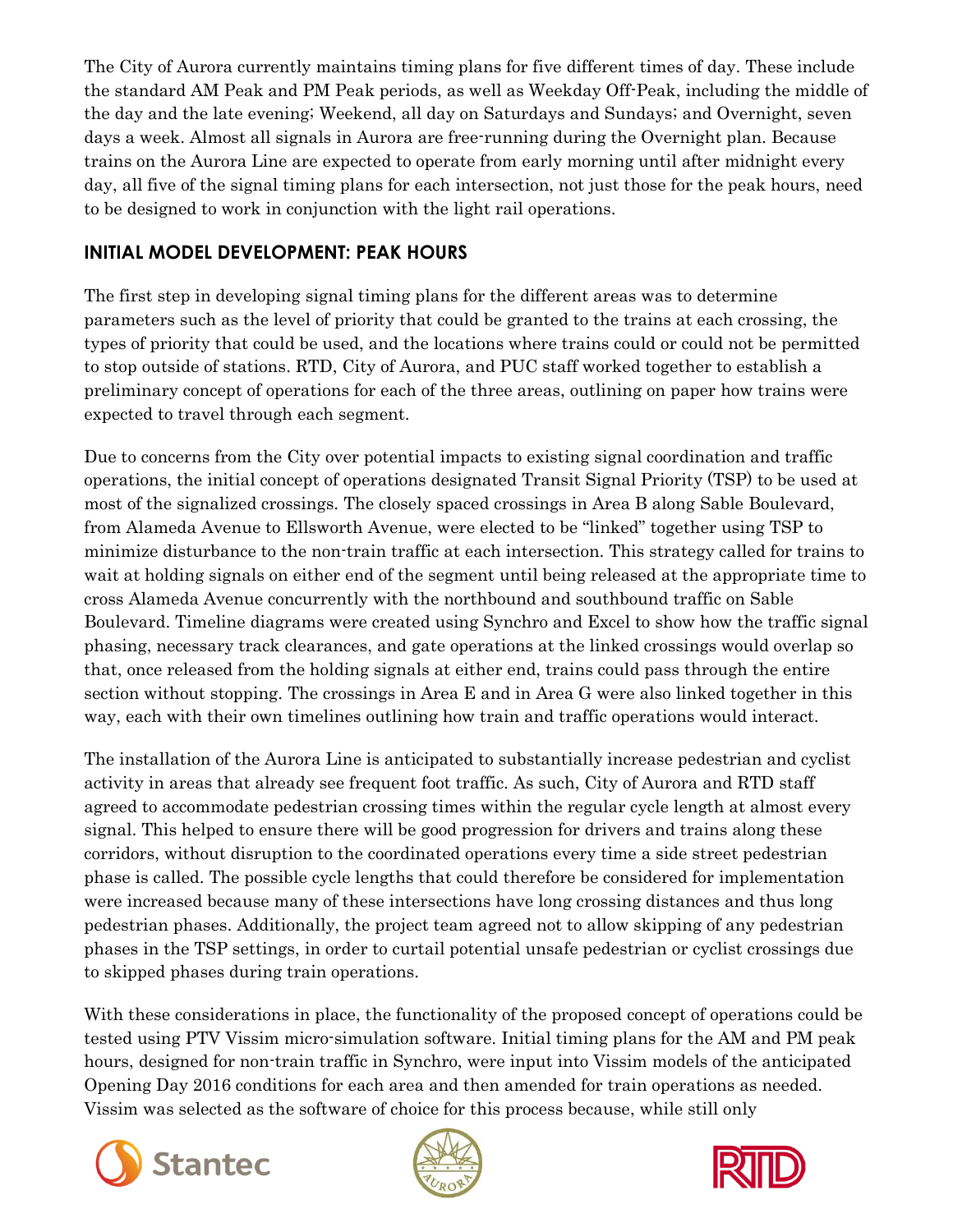approximating real-world conditions, it could model train operations in a multi-modal environment—with automobiles, pedestrians, and cyclists—much better than Synchro alone. The ability to create videos of the simulation meant that the project team could observe signal operations in real time, rather than simply relying on reported results to verify the effectiveness of the concept of operations.





*This screenshot, captured during a simulation run of the Area B PM Peak Vissim model, shows two trains crossing Alameda Avenue in parallel with the vehicles on northbound and southbound Sable Avenue. The linked crossings at the Commercial Access and Bayaud Avenue are visible in the background.*

#### **OPERATIONAL REFINEMENT: BENCH TESTING**

As the Aurora Line will be operating in some of the most active regions of Aurora, there justifiably have been some concerns about the efficiency of field testing once the tracks are completed and trains begin running regularly later this year. While field testing is unquestionably necessary, City of Aurora, RTD, and PUC staff are keen to make the procedure work as smoothly as possible for all parties involved.

To that end, the City, RTD, and PUC staff have employed an additional step known as "bench testing" as a key required element to further the line construction. This innovative technique acts as an intermediate stage between pure computer simulations and full field operations. The City of Aurora routinely uses this process before installing new or improved signal technology in the field. With help from Kiewit, the design-build contractor for the Aurora Line, and Mass. Electric Construction Co. (MEC), the project team has been able to create a much more elaborate bench test than usual. The actual signal controllers that will be installed for the traffic and train signals along the Aurora Line have been set up in a controlled environment off-site and connected to a series of light boards that can display signal states for each intersection in real time. An external computer simulation transmits detailed information relating to the trains, such as location, speed, headways, and travel times, while the controllers respond and change the light boards accordingly to represent actual signal operations. This process allows the traffic and train operations to be observed in a more accurate reproduction of reality than in Vissim, but without the safety risks





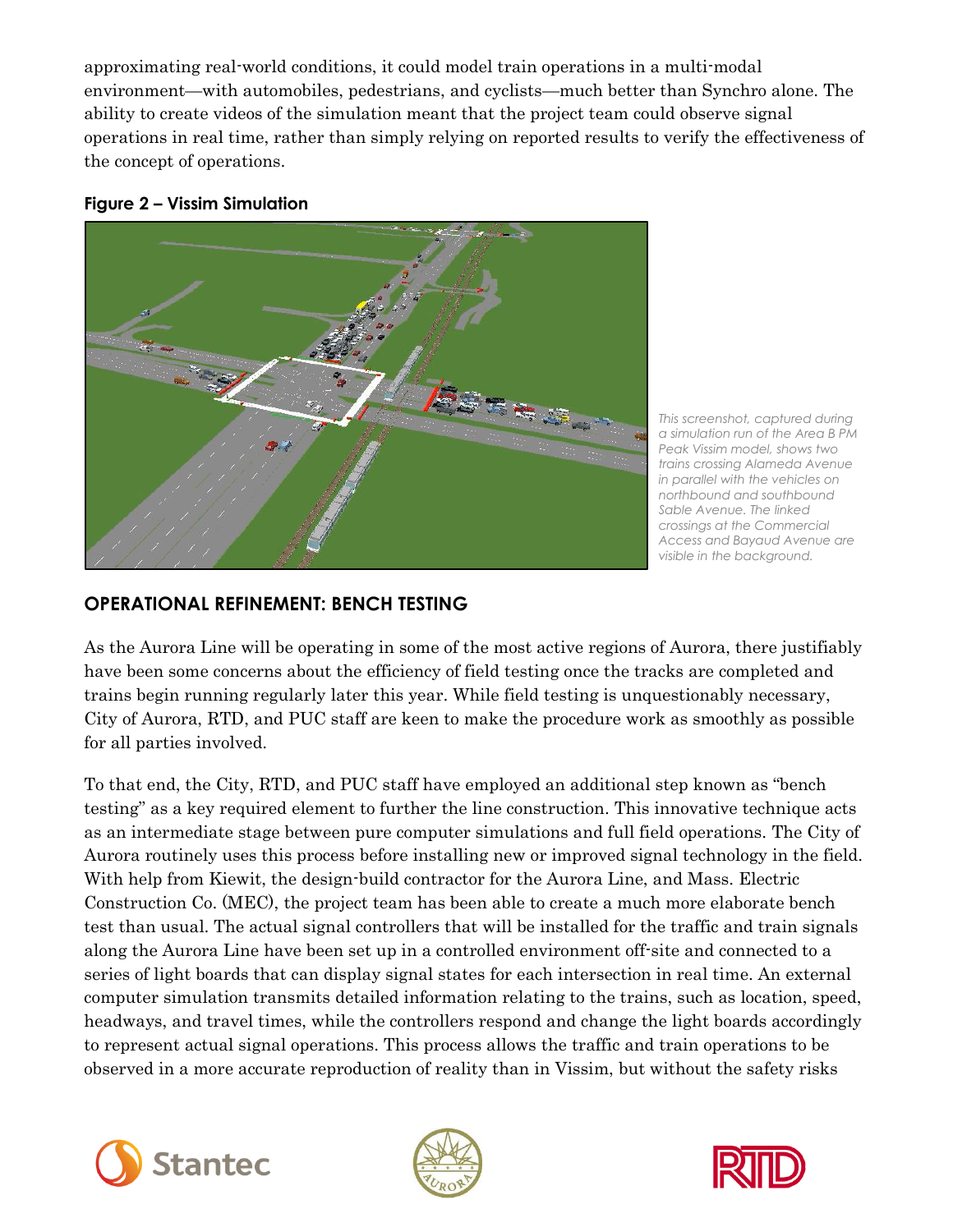that can arise unexpectedly during field testing, and with the ability to make changes to the timing inputs much more responsively than in the field.



**Figure 3 – Area B Bench Test**

*The first part of bench testing for Area B focused on the five crossings between the Florida and Aurora Metro Center stations. The light boards for each crossing are each hooked up to a separate signal controller, while the screen at the bottom displays the status of trains during each test.*

By utilizing bench testing, the timing parameters for the AM and PM peak hours were able to be transferred into the signal controllers and observed in real time, well before field installation. As a result, certain shortcomings that were not previously discernible within the limited capabilities of the Vissim models were brought to light.

Fortunately, the bench testing process allows such adjustments to be identified and tested without major impacts to the project schedule. For instance, three of the signals on Exposition Avenue in Area B, which had been coordinated with trains given partial TSP in the preliminary concept of operations, were found to operate more effectively for all modes when fully actuated with full priority allotted to the trains. The proposed "linked" sections in all three areas were similarly revised, with some of the previously interconnected signals changing to full TSP or even preemption to help reduce delays. Two of the busiest crossings retained the original concept, with trains being released from holding signals at the appropriate times to cross with the parallel vehicle phases without disrupting the signal timing—Alameda Avenue & Sable Boulevard (Area B) and Peoria Street &  $33<sup>rd</sup>$  Avenue (Area G). Without bench testing, modifications such as these would have taken much more time and effort in the field to isolate and implement. With the results of the bench tests in hand, field installation and testing later this year should be a more efficient process.

## **FINE-TUNING: OFF-PEAK HOURS**

Once the concept of operations was refined in the bench test for the peak hours, Stantec could proceed with creating plans for the off-peak periods. Developing optimized Weekday Off-Peak, Weekend, and Overnight timing plans for each of the three subareas is essential to ensuring acceptable service for all modes at all times of day.